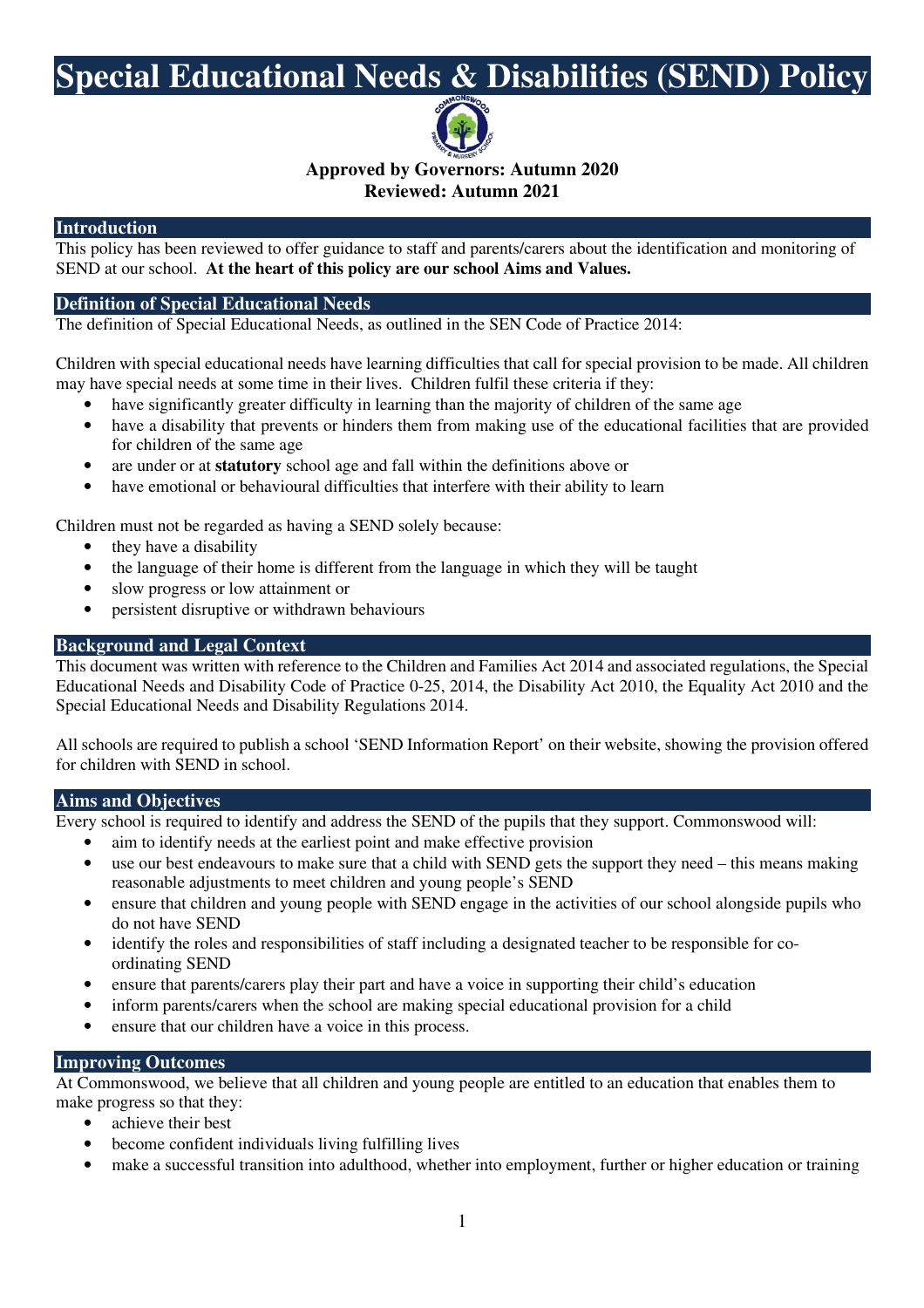#### **Equality and Inclusion**

The school is committed to ensure the equality of opportunity for all our pupils. We want children with SEND to enjoy the same levels of success, achievement, opportunity and self-esteem as other pupils. The National Curriculum is our starting point for planning that meets the specific needs of individuals and groups of children. When planning, teachers set suitable learning challenges and respond to children's diverse learning needs.

Some children have barriers to learning that require particular action by the school. These may have been identified by, or in consultation with, parent/carers, school staff and or other professionals.

The additional requirements may arise as a consequence of a child having special educational needs. Teachers take account of these requirements and make provision, where necessary, to support individuals or groups of children and thus enable them to participate effectively in curriculum and assessment activities. Such children may need additional or different provision from that given to other children of the same age. We regularly review and evaluate the breadth and impact of the 'SEN support' for pupils.

Reasonable adjustments are made in all classrooms and include the provision of auxiliary aids and services for disabled children to prevent them being put at a substantial disadvantage. The school also has a wider duty to prevent discrimination, to promote equality of opportunity and to foster good relations.

#### **Medical Conditions**

The school will make arrangements to support pupils with medical conditions. Individual Health Care Plans and/or Education, Health and Care Plans will normally specify the type and level of support required to meet the medical needs of such pupils. Where children and young people also have SEND, their provision will be planned and delivered in a co-ordinated way with the care plan. Schools are required to have regard to statutory guidance *'Supporting pupils at school with medical conditions'.* 

### **Education Inclusion**

In our school we aim to offer excellence and choice to all our children, whatever their ability attainment level or needs. We have high expectations of all our children. We aim to achieve this through the removal of barriers to learning and participation. We want all our children to feel that they are a valued part of our school community. Through appropriate curricular provision, we respect the fact that children:

- have different educational and behavioural needs
- require different strategies for learning
- acquire, assimilate and communicate information at different rates
- need a range of different teaching approaches and experiences

Teachers respond to children's needs by:

- providing lessons which are differentiated to address the potential areas of difficulty and remove barriers to pupil achievement
- providing supports for children who need help with the four broad areas of need (see Appendix1) Communication & Interaction, Cognition and Learning, Social, Emotional & Mental Health difficulties and Sensory and/or Physical needs
- planning to develop children's understanding using their senses and varied experiences
- planning for children's full participation in learning, and in physical and practical activities
- planning for children to manage their behaviour and to take part in learning effectively and safely
- planning for individuals to manage their emotions, particularly trauma or stress, and to take part in learning

**Identifying SEND in school**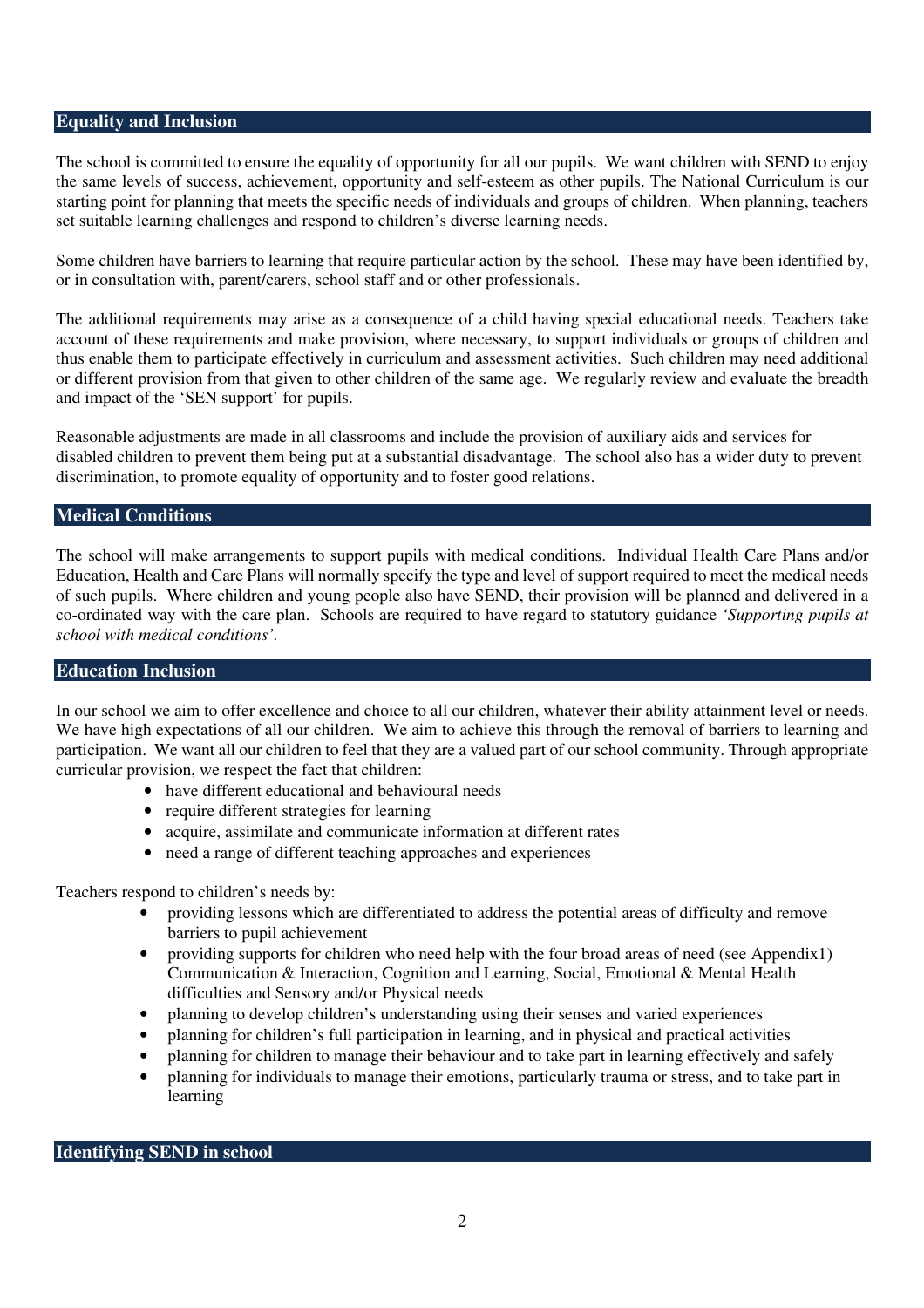Many of the children who join us have been in early education. In some cases, children join us with their needs already assessed. Transition meetings between settings are encouraged with professionals who may already be involved.

For some children, a SEN/D can be identified at an early age. However, for other children and young people difficulties become more evident as they develop. We are committed to an early response to concerns that parents/carers or teachers may raise. Working in partnership with parents/carers and the children themselves to identify and acknowledge a SEN/D is an essential part of this process.

When a child has not had a SEN/D identified, but parent(s)/carer(s) and / or teachers have concerns about the progress of a child, (under any of the four broad areas of need) the school will arrange an initial meeting with the SENCo, class teacher and parent(s)/carer(s), to discuss concerns as early as possible.

During this meeting there will be a discussion about:

- What is going well for the child in school?
- The strengths of the child.
- What have we tried to do to support the child?
- What have we learned about the child?
- What are we concerned about?
- What do we need to work out next?
- What can we all do from here?
- Next steps agreed.

The discussion at an initial meeting will be recorded on an Early Discussion Form. Any 'next steps' which have been reached for the child in school will also be recorded.

Agreements could be

- a period of monitoring the child's progress with specific intervention and assessments in place
- a referral to outside agency support
- a supporting letter from the school to medical practitioners

After a period of monitoring by the school and parents or advice from outside agency support, a child may then require 'SEN Support' in school and an 'Individual Provision Plan'. This may mean that a child is placed on a list which identifies those children across the school who require additional support within the four broad areas of need at school. *Parents/ carers will always be informed if their child is placed on a SEN list by the class teacher or SENCo.*

In terms of identification of a SEND, professionals should consider other events that can lead to learning difficulties or wider mental health difficulties, such as bullying or bereavement. Such events will not always lead to children having SEND but it can impact on well-being and sometimes this can be severe. The school will ensure that appropriate provision for a child's short-term needs are met in order to prevent problems escalating. Where there are long lasting difficulties the school will consider whether the child might have SEND. Further guidance on dealing with bullying issues can be found in the school's Positive Behaviour - Anti-Bullying policy. Also, slow progress and low attainment do not necessarily mean that a child has SEND and will not automatically lead to a pupil being recorded as having SEND. However, this may be an indicator of a range of learning difficulties which would be discussed with parents/ carers at an initial meeting with the SENCo and class teacher. Equally, it should not be assumed that attainment in line with chronological age, means that there is no learning difficulty or disability. Some learning difficulties and disabilities occur across the range of cognitive ability and left unaddressed may lead to frustration, which may manifest itself as disaffection, emotional or behavioural difficulties.

Identifying and assessing SEND for children or young people whose first language is not English requires particular care. The school will look carefully at all aspects of a child or young person's performance in different areas of learning and development or subjects to establish whether lack of progress is due to limitations in their command of English or if it arises from SEN or a disability. Difficulties related solely to limitations in English as an additional language are not SEND.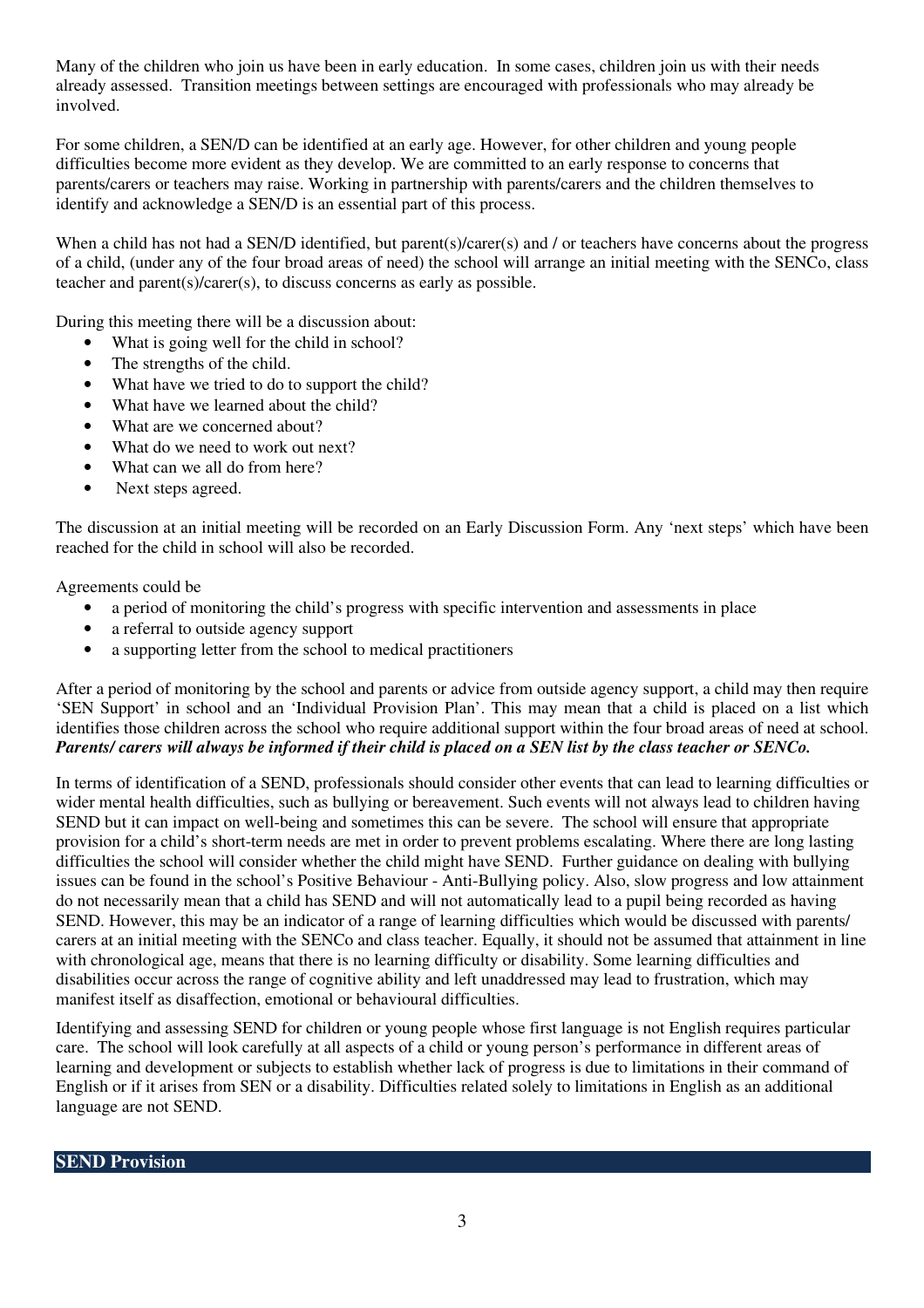When a child is identified as having a SEN, information from a wide range of sources, including the information from initial meetings with the pupil, parents/carers, teacher and/or SENCo will be gathered, alongside outside agency advice and reports, to determine the needs and provision for the child. Provision, or 'SEN Support' for the child is captured in an 'Individual Provision Plan' which seeks to outline day-to day support in the 'Assess, Plan, Do, Review' cycle.

This provision is informed by the '**Hertfordshire County Council Targeted Services Offer to Special Educational Needs and Disabilities'** launched in 2019. This document includes: continuums of need, practical advice about how schools implement 'Reasonable Adjustments', a systematic approach to implementing intervention, outside agency and further support and resources.

It also details the targeted support available from *Integrated Services for Learning* (ISL), such as specialist teachers, helplines, telephone numbers, training and signposting and additional support from other services, including online advice and resources for pupils in each of the following areas:

- o Communication and Autism
- o Speech, Language and Communication Need
- o Specific Learning Difficulty
- o Educational Support for children with Medical Absence
- o Hearing Impairment
- o Visual Impairment
- o Physical and Neurological Impairment
- o Social, Emotional and Mental Health

The 'Individual Provision Plan' is reviewed throughout the year with parent and child and next steps are assessed against the outcomes for a pupil. These plans are formulated with the child, parents / carers and the class teacher. They are monitored by the SENCo as is the progress the child is making towards their outcomes. This is known as the 'graduated approach'. Parents of children with SEND are entitled to *3 meetings per year* with the class teacher.

A 'Pupil Profile' is written at the start of each year which outlines what the child perceives to be their strengths, difficulties and how they can be helped in school.

Our response to pupils who have or may have SEND is Quality First Teaching and an accurate match of learning to need. The child's teacher may also offer interventions that are different from or additional to those provided as part of the school's usual working practices which are delivered in the classroom alongside peers. The SENCo will support the teacher and if necessary, make further assessments of the child's needs and recommend adjustments and provisions. Additional support is shown through Class Provision Mapping and Individual Provision Plans. The SEND Code of Practice 0-25 states clearly that:

#### *Teachers are responsible and accountable for the progress and development of all the pupils in their class, including where pupils access support from teaching assistants or specialist staff*.

If the child needs support and the school require further advice from an outside agency, then a request can be made by the SENCo detailing the 'assess, plan, do review' cycle which has already taken place in school, and set out why the school needs additional, specialist, recommendations from professionals. Sometimes, the school may refer to several agencies. When multiple agencies are involved with a family, a Families First Assessment may be carried out to decipher the needs of all family members and child. This is carried out with the School Family Support Worker. Following the completion of the Families First Assessment the various agencies involved will set up 'A Team around the Family' (TAF) meeting. The parents / carers will select a Lead Professional from the team members. In most cases, meetings will happen every 6 weeks and will be held within the school.

When a child is identified with SEND, the needs of the family is taken into consideration. Sometimes, siblings of pupils with SEND may be identified as Young Carers or young people who require additional help in school.

SEN support will be adapted or replaced depending on how effective it has been in achieving the agreed outcomes set out in an Individual Provision Plan. Where, despite taking relevant and purposeful action to identify, assess and meet the SEN of the child or young person, the child or young person has not made expected progress, the school or parents / carers may consider requesting an Education, Health and Care needs assessment (see Chapter 9 of the SEND Code of Practice 0-25 years, May 2015 for further details).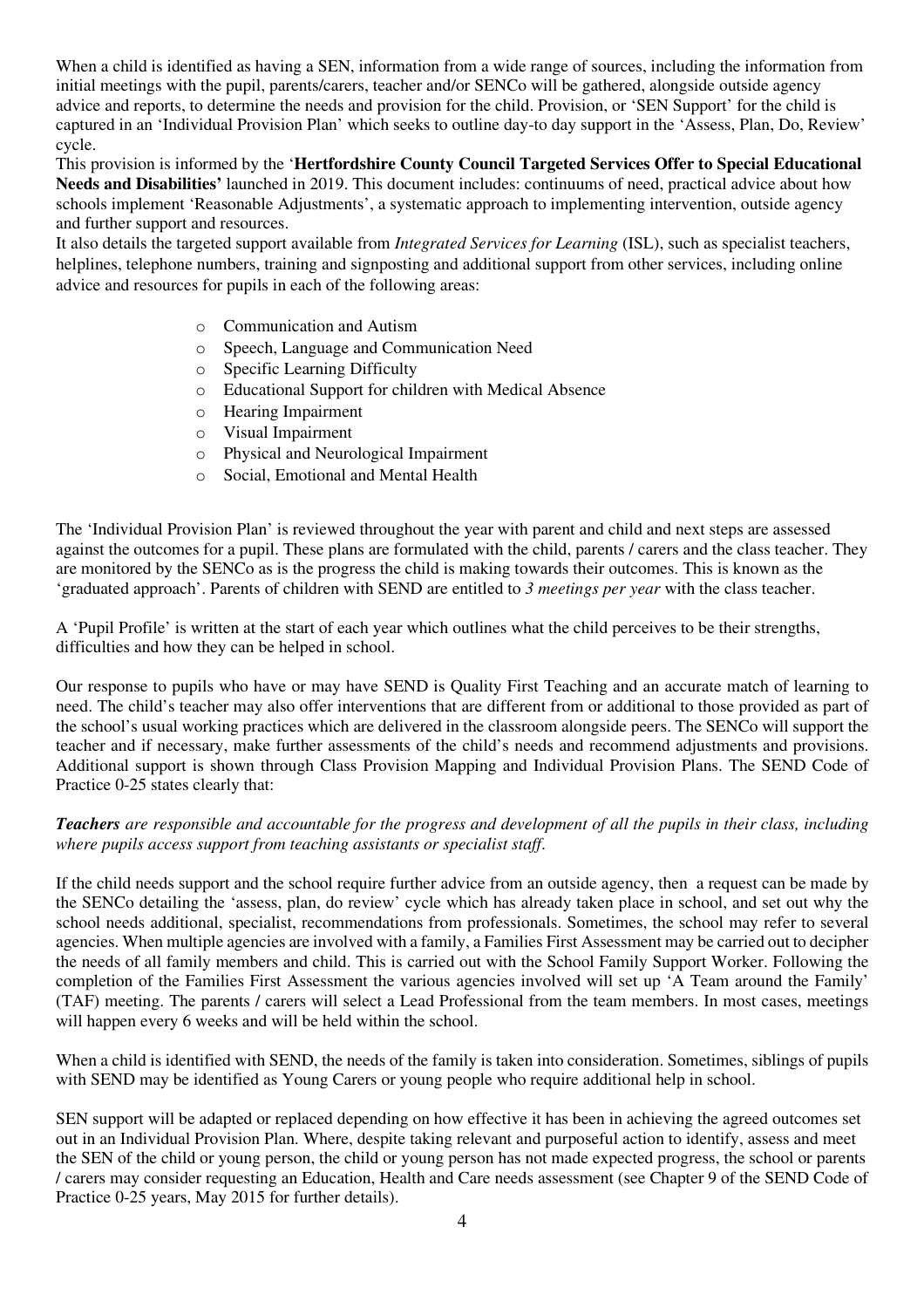#### **Initial Meeting**

Parents, teacher, SENCo and child share concerns and make agreements.

**Monitoring period** 

Monitoring progress / carrying out assessments / delivering intervention/ possible referral to outside agency.

# ┸

#### **SEND identified**

Assess, Plan, Do, Review cycle starts Individual Provision Plan put in place 'SEN support' starts Child added to SEND list so progress can be monitored.

## B

**Assess, Plan, Do, Review**  Three meetings throughout the year to discuss SEN support using the Herts Targeted Offer and progress towards outcomes.

# П

**Education and Health Care Plan**  Statutory assessment applied for and carried out if deemed necessary.

#### **Transition**

SEN support will include planning and preparation for the transitions between phases of education and preparation for adult life (see Chapter 8 of the Code of Practice June 2014, Preparing for adulthood from the earliest years). This includes school transitions between year groups. This plan will involve input from the child, parents/carers, the SENCo and teachers.

### **Roles and Responsibilities**

The role of the Governing Body

The governing body ensures that:

- it has due regard to the Code of Practice when carrying out its duties toward all pupils with Special Educational Needs and Disability
- it does its best to secure the necessary provision for any pupil identified as having Special Educational Needs and Disability and ensures that all teachers are aware of the importance of providing for these children;
- it consults the LA and other schools, when appropriate, and reports annually to parents/carers on the success of the school's policy for children with Special Educational Needs and Disability
- parents/carers are notified of a decision by the school that SEND provision is being made for their child
- it identifies a governor to have specific oversight of the school's provision for pupils with Special Educational Needs. This governor liaises with the school and reports back to the governing body.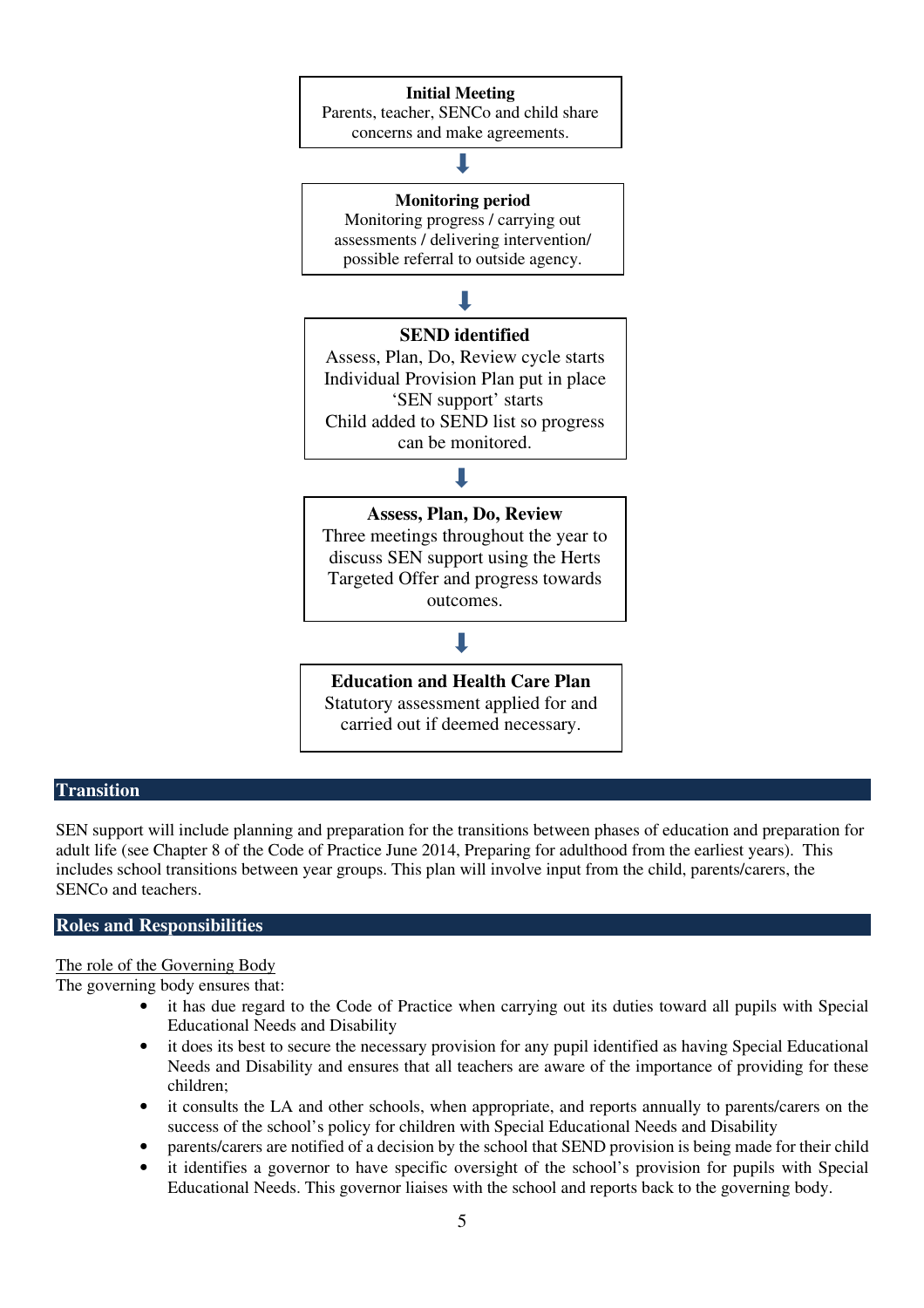• the SEND governor ensures that all governors are aware of the school's SEND provision, including the deployment of funding, equipment and personnel.

# The role of the SENCo

The key responsibilities of the SENCo may include:

- overseeing the day-to-day operation of the school's SEND policy
- co-ordinating provision for children with SEND
- liaising with the relevant Designated Teacher where a looked after pupil has SEND
- advising on the graduated approach to providing SEND support
- advising on the deployment of the school's delegated budget and other resources to meet pupils' needs effectively
- liaising with parents/carers of pupils with SEND
- liaising with early years providers, other schools, educational psychologists, health and social care professionals, and independent or voluntary bodies
- being a key point of contact with external agencies, especially the local authority and its support services
- liaising with potential next providers of education to ensure a pupil and their parents/carers are informed about options and a smooth transition is planned
- working with the headteacher and school governors to ensure that the school meets its responsibilities under the Equality Act (2010) with regard to reasonable adjustments and access arrangements
- ensuring that the school keeps the records of all pupils with SEND up to date

#### The role of the Headteacher

The Head is responsible for:

- informing and liaising with governors on special needs provision
- managing the Special Educational Needs Policy on a day to day basis. Giving and arranging for practical help and training to be given to members of staff on how to deal with special needs issues
- ensuring that complaints regarding SEND provision are dealt with in accordance to the LEA guidance for school-based complaints procedures
- ensuring all staff are trained in SEND where appropriate to provide adequate support for SEND pupils and to allow for personal and professional development

### The role of the Class Teacher

 Teachers are responsible and accountable for the progress and development of the pupils in their class, including where pupils access support from teaching assistants or specialist staff*.* 

This includes:

- identification of children with SEND
- devising and implementing targets and support for individual children
- matching learning to need in every lesson
- reviewing and setting new targets on Individual provision Plans with parents/carers and children
- liaising with the SENCo to ensure the needs of individual pupils are met through the implementation of the identified strategies/interventions
- **F** implement the school Special Educational Needs Policy
- undertake any training suggested or supplied by the school